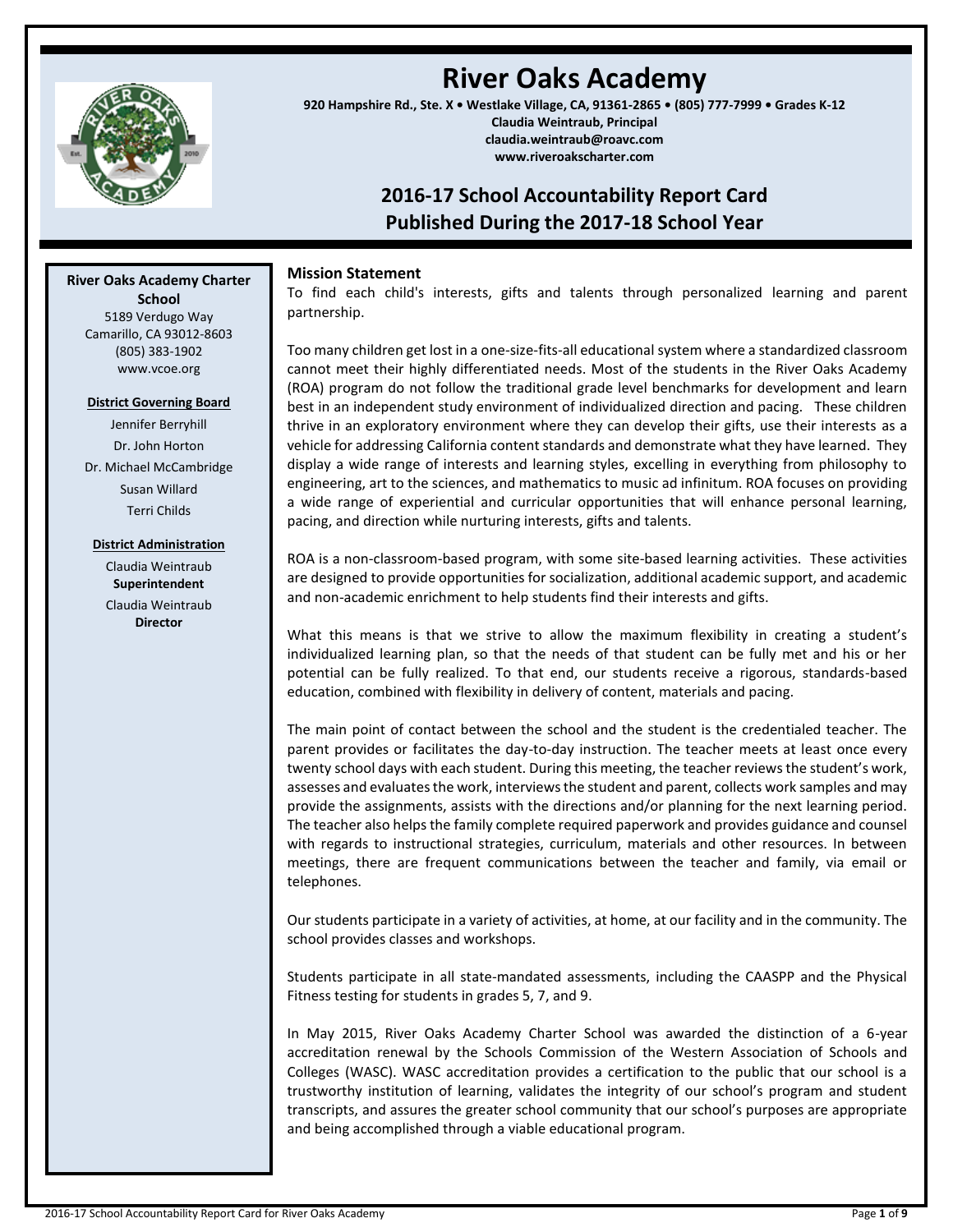In the spring of 2015, River Oaks Academy Charter School also successfully renewed its charter petition with the Ventura County Board of Education for another 5 years.

We are now offering over 50 a-g courses and are an approved SAT test center. ROA received a \$600,000 career pathway grant and continues to build and offer career pathway opportunities, and is working closely with the County's CEC program to continually grow the offerings of career pathways.

In 2016-17 school year, ROA opened a 2nd resource center in Oxnard at Seabridge. The center's location in Oxnard was chosen to make sure that we can serve our students in the West County better. At this time, we offer 2 days of workshops/classes; our SPED services as well as our tutoring services at the Oxnard site. We are looking at expanding the offerings as our student population grows.

### **About the SARC**

By February 1 of each year, every school in California is required by state law to publish a School Accountability Report Card (SARC). The SARC contains information about the condition and performance of each California public school. Under the Local Control Funding Formula (LCFF) all local educational agencies (LEAs) are required to prepare a Local Control and Accountability Plan (LCAP), which describes how they intend to meet annual school-specific goals for all pupils, with specific activities to address state and local priorities. Additionally, data reported in an LCAP is to be consistent with data reported in the SARC.

- For more information about SARC requirements, see the California Department of Education (CDE) SARC Web page at http://www.cde.ca.gov/ta/ac/sa/.
- For more information about the LCFF or LCAP, see the CDE LCFF Web page at http://www.cde.ca.gov/fg/aa/lc/.
- For additional information about the school, parents/guardians and community members should contact the school principal or the district office.

| 2016-17 Student Enrollment by Grade Level |                           |  |  |
|-------------------------------------------|---------------------------|--|--|
| <b>Grade Level</b>                        | <b>Number of Students</b> |  |  |
| Kindergarten                              | 22                        |  |  |
| Grade 1                                   | 14                        |  |  |
| Grade 2                                   | 11                        |  |  |
| Grade 3                                   | 15                        |  |  |
| Grade 4                                   | 22                        |  |  |
| Grade 5                                   | 13                        |  |  |
| Grade 6                                   | 20                        |  |  |
| Grade 7                                   | 29                        |  |  |
| Grade 8                                   | 19                        |  |  |
| Grade 9                                   | 22                        |  |  |
| Grade 10                                  | 23                        |  |  |
| Grade 11                                  | 21                        |  |  |
| Grade 12                                  | 16                        |  |  |
| <b>Total Enrollment</b>                   | 247                       |  |  |

| 2016-17 Student Enrollment by Group |                                    |  |  |  |
|-------------------------------------|------------------------------------|--|--|--|
| Group                               | <b>Percent of Total Enrollment</b> |  |  |  |
| <b>Black or African American</b>    | 1.6                                |  |  |  |
| American Indian or Alaska Native    | 0.4                                |  |  |  |
| Asian                               | 1.2                                |  |  |  |
| <b>Filipino</b>                     | 0.4                                |  |  |  |
| <b>Hispanic or Latino</b>           | 19.8                               |  |  |  |
| Native Hawaiian or Pacific Islander | n                                  |  |  |  |
| White                               | 72.9                               |  |  |  |
| <b>Two or More Races</b>            | 3.6                                |  |  |  |
| Socioeconomically Disadvantaged     | 25.1                               |  |  |  |
| <b>English Learners</b>             | 1.2                                |  |  |  |
| <b>Students with Disabilities</b>   | 10.9                               |  |  |  |
| <b>Foster Youth</b>                 | Ω                                  |  |  |  |

# **A. Conditions of Learning**

#### **State Priority: Basic**

The SARC provides the following information relevant to the State priority: Basic (Priority 1):

- Degree to which teachers are appropriately assigned and fully credentialed in the subject area and for the pupils they are teaching;
- Pupils have access to standards-aligned instructional materials; and
- School facilities are maintained in good repair.

| <b>Teacher Credentials</b>                         |       |           |           |  |  |  |
|----------------------------------------------------|-------|-----------|-----------|--|--|--|
| <b>River Oaks Academy</b>                          | 15-16 | $16 - 17$ | $17 - 18$ |  |  |  |
| <b>With Full Credential</b>                        | 12    | 13        | 13        |  |  |  |
| <b>Without Full Credential</b>                     | O     | O         | 0         |  |  |  |
| <b>Teaching Outside Subject Area of Competence</b> | 0     | O         | O         |  |  |  |
| <b>River Oaks Academy Charter School</b>           | 15-16 | $16 - 17$ | $17 - 18$ |  |  |  |
| <b>With Full Credential</b>                        |       |           | 13        |  |  |  |
| <b>Without Full Credential</b>                     |       |           | O         |  |  |  |
| <b>Teaching Outside Subject Area of Competence</b> |       |           | O         |  |  |  |

| <b>Teacher Misassignments and Vacant Teacher Positions at this School</b> |  |  |  |  |  |  |
|---------------------------------------------------------------------------|--|--|--|--|--|--|
| <b>River Oaks Academy</b><br>$17 - 18$<br>15-16<br>$16 - 17$              |  |  |  |  |  |  |
| Teachers of English Learners                                              |  |  |  |  |  |  |
| <b>Total Teacher Misassignments</b>                                       |  |  |  |  |  |  |
| <b>Vacant Teacher Positions</b>                                           |  |  |  |  |  |  |

"Misassignments" refers to the number of positions filled by teachers who lack legal authorization to teach that grade level, subject area, student group, etc. Total Teacher Misassignments includes the number of Misassignments of Teachers of English Learners.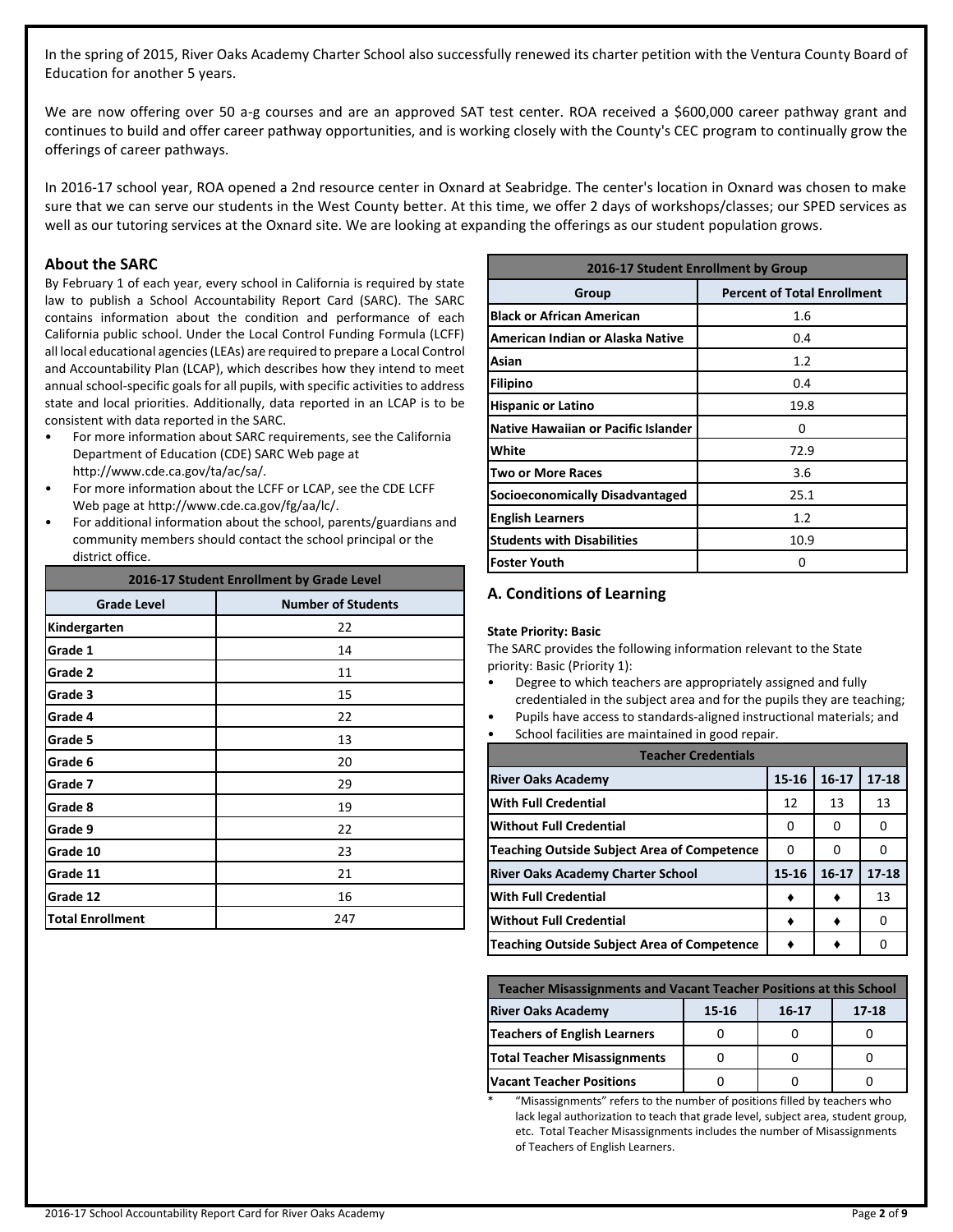|                                     | <b>Textbooks and Instructional Materials</b><br>Year and month in which data were collected: January, 2018                                                   |
|-------------------------------------|--------------------------------------------------------------------------------------------------------------------------------------------------------------|
| <b>Core Curriculum Area</b>         |                                                                                                                                                              |
| <b>Reading/Language Arts</b>        | <b>Textbooks and Instructional Materials/Year of Adoption</b>                                                                                                |
|                                     | Pearson Prentice-Hall, Glencoe, Spectrum, Writeshop, Triumph Learning,                                                                                       |
|                                     | The textbooks listed are from most recent adoption:<br>Yes                                                                                                   |
|                                     | Percent of students lacking their own assigned textbook:<br>0                                                                                                |
| <b>Mathematics</b>                  | Pearson Prentice Hall, Teaching Textbooks, Math-U-See, Right Start Math, Perfection Learning, Life of Fred,<br>Singapore Math, Saxon Math, Triumph Learning, |
|                                     | The textbooks listed are from most recent adoption:<br>Yes.                                                                                                  |
|                                     | Percent of students lacking their own assigned textbook:<br>0                                                                                                |
| <b>Science</b>                      | Pearson Prentice-Hall, Real Science 4 Kids, Harcourt, Holt                                                                                                   |
|                                     |                                                                                                                                                              |
|                                     | The textbooks listed are from most recent adoption:<br>Yes                                                                                                   |
|                                     | $\mathbf 0$<br>Percent of students lacking their own assigned textbook:                                                                                      |
| <b>History-Social Science</b>       | Pearson Prentice-Hall, Story of the World, A History of Us, America: The Story of Us, Scott Foresman                                                         |
|                                     |                                                                                                                                                              |
|                                     | The textbooks listed are from most recent adoption:<br>Yes                                                                                                   |
|                                     | Percent of students lacking their own assigned textbook:<br>0                                                                                                |
| <b>Foreign Language</b>             | Pearson Prentice-Hall, Rosetta Stone, Glencoe                                                                                                                |
|                                     |                                                                                                                                                              |
|                                     |                                                                                                                                                              |
|                                     | The textbooks listed are from most recent adoption:<br><b>Yes</b>                                                                                            |
|                                     | 0<br>Percent of students lacking their own assigned textbook:                                                                                                |
| <b>Health</b>                       | Pearson Prentice-Hall                                                                                                                                        |
|                                     | The textbooks listed are from most recent adoption:<br>Yes                                                                                                   |
|                                     | Percent of students lacking their own assigned textbook:<br>0                                                                                                |
| <b>Visual and Performing Arts</b>   | <b>Cengage Learning</b>                                                                                                                                      |
|                                     | The textbooks listed are from most recent adoption:<br><b>Yes</b>                                                                                            |
|                                     | 0<br>Percent of students lacking their own assigned textbook:                                                                                                |
| <b>Science Laboratory Equipment</b> | N/A                                                                                                                                                          |
|                                     | N/A<br>The textbooks listed are from most recent adoption:                                                                                                   |
|                                     | Percent of students lacking their own assigned textbook:<br>$\mathbf 0$                                                                                      |

Note: Cells with N/A values do not require data.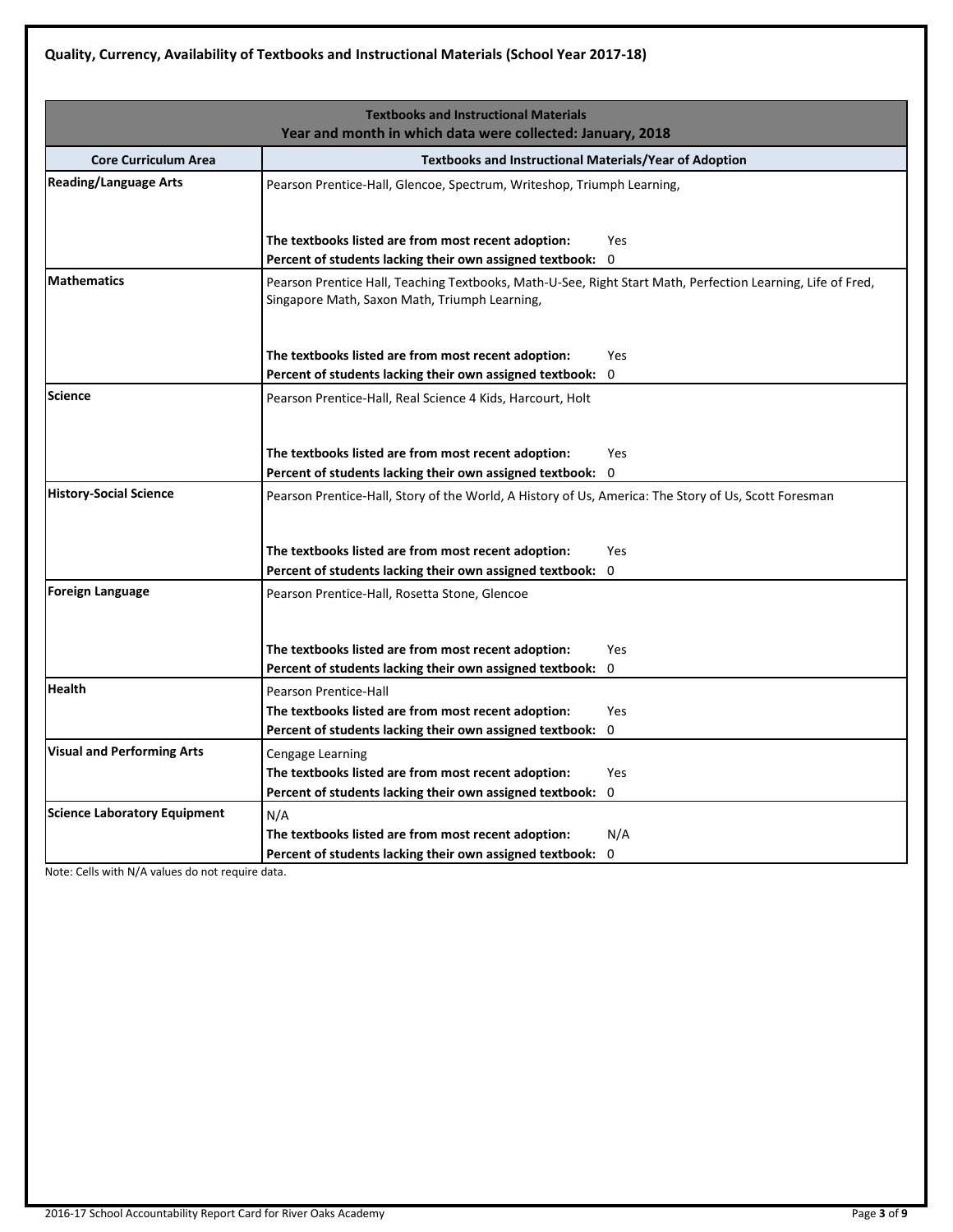# **School Facility Conditions and Planned Improvements (Most Recent Year)**

Non-Classroom Based--N/A

| <b>School Facility Good Repair Status (Most Recent Year)</b><br>Year and month in which data were collected: N/A |                  |      |                      |      |                                |  |
|------------------------------------------------------------------------------------------------------------------|------------------|------|----------------------|------|--------------------------------|--|
| <b>System Inspected</b>                                                                                          |                  |      | <b>Repair Status</b> |      | <b>Repair Needed and</b>       |  |
|                                                                                                                  | Good             |      | Fair                 | Poor | <b>Action Taken or Planned</b> |  |
| Systems:<br>Gas Leaks, Mechanical/HVAC, Sewer                                                                    |                  |      |                      |      |                                |  |
| <b>Interior:</b><br><b>Interior Surfaces</b>                                                                     |                  |      |                      |      |                                |  |
| <b>Cleanliness:</b><br>Overall Cleanliness, Pest/ Vermin Infestation                                             |                  |      |                      |      |                                |  |
| Electrical:<br>Electrical                                                                                        |                  |      |                      |      |                                |  |
| <b>Restrooms/Fountains:</b><br>Restrooms, Sinks/ Fountains                                                       |                  |      |                      |      |                                |  |
| Safety:<br>Fire Safety, Hazardous Materials                                                                      |                  |      |                      |      |                                |  |
| Structural:<br>Structural Damage, Roofs                                                                          |                  |      |                      |      |                                |  |
| External:<br>Playground/School Grounds, Windows/Doors/Gates/Fences                                               |                  |      |                      |      |                                |  |
| <b>Overall Rating</b>                                                                                            | <b>Exemplary</b> | Good | Fair                 | Poor |                                |  |
|                                                                                                                  | X                |      |                      |      |                                |  |

## **B. Pupil Outcomes**

#### **State Priority: Pupil Achievement**

The SARC provides the following information relevant to the State priority: Pupil Achievement (Priority 4):

- Statewide assessments (i.e., California Assessment of Student Performance and Progress [CAASPP] System, which includes the Smarter Balanced Summative Assessments for students in the general education population and the California Alternate Assessments [CAAs] for English language arts/literacy [ELA] and mathematics given in grades three through eight and grade eleven. The CAAs have replaced the California Alternate Performance Assessment [CAPA] for ELA and mathematics, which were eliminated in 2015. Only eligible students may participate in the administration of the CAAs. CAA items are aligned with alternate achievement standards, which are linked with the Common Core State Standards [CCSS] for students with significant cognitive disabilities); and
- The percentage of students who have successfully completed courses that satisfy the requirements for entrance to the University of California and the California State University, or career technical education sequences or programs of study

| <b>2016-17 CAASPP Results for All Students</b> |                                                                                       |           |                 |           |              |           |  |
|------------------------------------------------|---------------------------------------------------------------------------------------|-----------|-----------------|-----------|--------------|-----------|--|
|                                                | Percent of Students Meeting or Exceeding the State Standards<br>$(grades 3-8 and 11)$ |           |                 |           |              |           |  |
| <b>Subject</b>                                 | <b>School</b>                                                                         |           | <b>District</b> |           | <b>State</b> |           |  |
|                                                | 15-16                                                                                 | $16 - 17$ | $15 - 16$       | $16 - 17$ | $15 - 16$    | $16 - 17$ |  |
| ELA                                            | 64                                                                                    | 58        | 44              | 43        | 48           | 48        |  |
| Math                                           | 37                                                                                    | 34        | 35              | 31        | 36           | 37        |  |

Percentages are not calculated when the number of students tested is ten or less, either because the number of students in this category is too small for statistical accuracy or to protect student privacy.

| <b>CAASPP Test Results in Science for All Students</b> |                                                                                                     |           |                    |    |       |       |  |
|--------------------------------------------------------|-----------------------------------------------------------------------------------------------------|-----------|--------------------|----|-------|-------|--|
|                                                        | Percent of Students Scoring at Proficient or Advanced<br>(meeting or exceeding the state standards) |           |                    |    |       |       |  |
| <b>Subject</b>                                         | <b>School</b><br><b>District</b><br><b>State</b>                                                    |           |                    |    |       |       |  |
|                                                        | 14-15                                                                                               | $15 - 16$ | 14-15<br>$15 - 16$ |    | 14-15 | 15-16 |  |
| <b>Science</b>                                         | 52                                                                                                  | 68        | 10                 | 47 | 60    | 56    |  |

Note: Science test results include California Standards Tests (CSTs), California Modified Assessment (CMA), and California Alternate Performance Assessment (CAPA) in grades five, eight, and ten.

Note: Scores are not shown when the number of students tested is ten or less, either because the number of students in this category is too small for statistical accuracy or to protect student privacy.

Note: The 2016-17 data are not available. The California Department of Education is developing a new science assessment based on the Next Generation Science Standards for California Public Schools (CA NGSS). The new California Science Test (CAST) was piloted in spring 2017. The CST and CMA for Science will no longer be administered.

| Grade | 2016-17 Percent of Students Meeting Fitness Standards |        |        |  |  |  |
|-------|-------------------------------------------------------|--------|--------|--|--|--|
| Level | 4 of 6                                                | 5 of 6 | 6 of 6 |  |  |  |
|       | 31.2                                                  | 6.2    | 12.5   |  |  |  |
|       | 25                                                    | 25     | 25     |  |  |  |
|       | 16 7                                                  | 33.3   |        |  |  |  |

Percentages are not calculated when the number of students tested is ten or less, either because the number of students in this category is too small for statistical accuracy or to protect student privacy.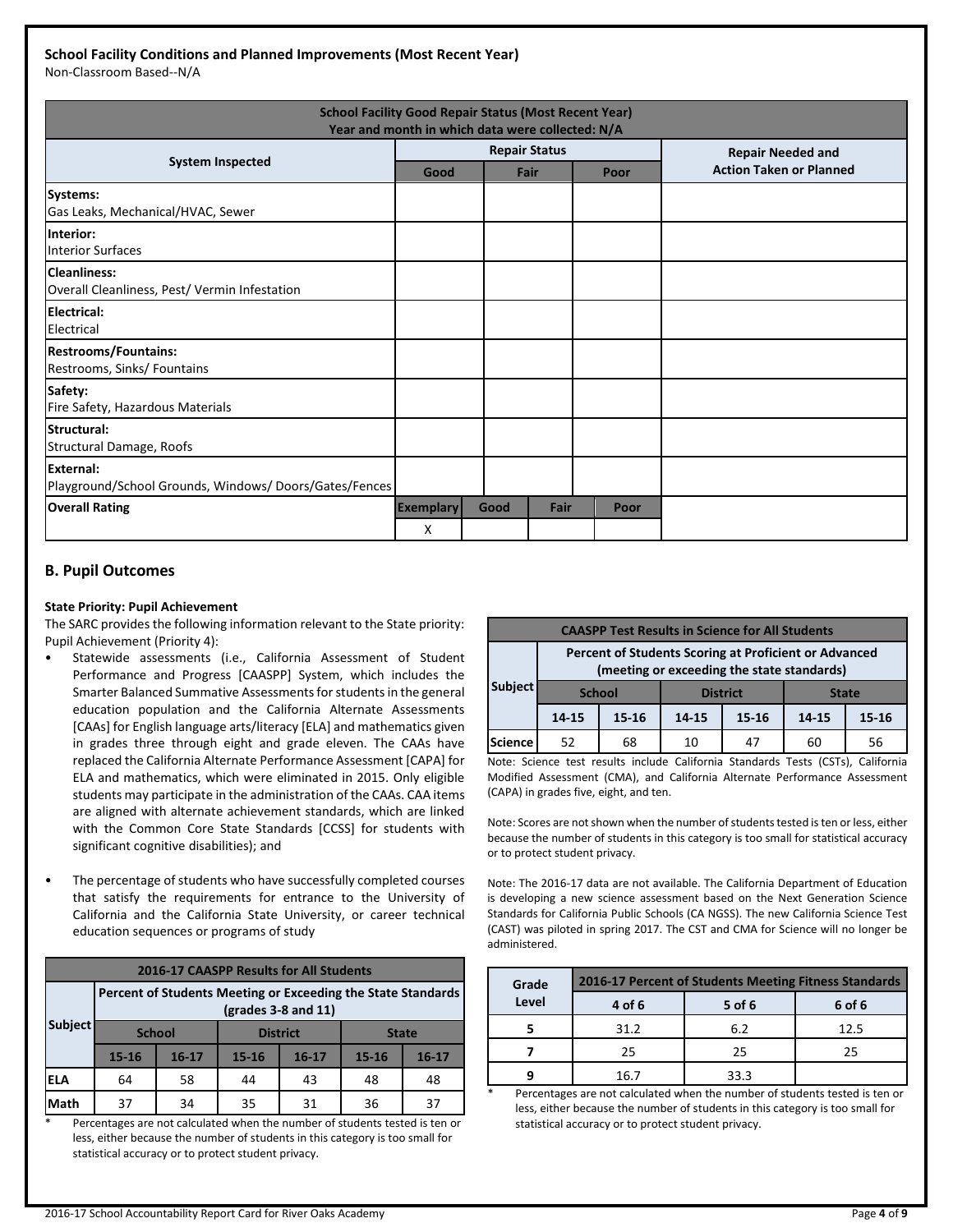| 2015-16 CAASPP Results by Student Group<br>Science (grades 5, 8, and 10) |                            |                   |                 |                               |  |  |  |
|--------------------------------------------------------------------------|----------------------------|-------------------|-----------------|-------------------------------|--|--|--|
|                                                                          | <b>Percent of Students</b> |                   |                 |                               |  |  |  |
| Group                                                                    | <b>Enrolled</b>            | with Valid Scores | w/ Valid Scores | <b>Proficient or Advanced</b> |  |  |  |
| <b>All Students</b>                                                      | 69                         | 63                | 91.3            | 68.3                          |  |  |  |
| <b>Male</b>                                                              | 34                         | 29                | 85.3            | 75.9                          |  |  |  |
| Female                                                                   | 35                         | 34                | 97.1            | 61.8                          |  |  |  |
| <b>White</b>                                                             | 54                         | 49                | 90.7            | 75.5                          |  |  |  |
| Socioeconomically Disadvantaged                                          | 17                         | 15                | 88.2            | 46.7                          |  |  |  |

\* Science test results include CSTs, CMA, and CAPA in grades five, eight, and ten. The "Proficient or Advanced" is calculated by taking the total number of students who scored at Proficient or Advanced on the science assessment divided by the total number of students with valid scores. Scores are not shown when the number of students tested is ten or less, either because the number of students in this category is too small for statistical accuracy or to protect student privacy.

| School Year 2016-17 CAASPP Assessment Results - English Language Arts (ELA)<br>Disaggregated by Student Groups, Grades Three through Eight and Eleven |                                   |                                       |                          |                                   |  |  |
|-------------------------------------------------------------------------------------------------------------------------------------------------------|-----------------------------------|---------------------------------------|--------------------------|-----------------------------------|--|--|
| <b>Student Group</b>                                                                                                                                  | <b>Total</b><br><b>Enrollment</b> | <b>Number</b><br><b>Tested</b>        | Percent<br><b>Tested</b> | Percent<br><b>Met or Exceeded</b> |  |  |
| <b>All Students</b>                                                                                                                                   | 152                               | 146                                   | 96.05                    | 58.22                             |  |  |
| Male                                                                                                                                                  | 75                                | 72                                    | 96                       | 48.61                             |  |  |
| Female                                                                                                                                                | 77                                | 74                                    | 96.1                     | 67.57                             |  |  |
| <b>Black or African American</b>                                                                                                                      | $-$                               | $- -$                                 | --                       |                                   |  |  |
| American Indian or Alaska Native                                                                                                                      | --                                | --                                    | --                       |                                   |  |  |
| Asian                                                                                                                                                 | $-$                               | $\overline{\phantom{a}}$              | --                       | $-$                               |  |  |
| <b>Filipino</b>                                                                                                                                       | $- -$                             | $- -$                                 | --                       |                                   |  |  |
| <b>Hispanic or Latino</b>                                                                                                                             | 35                                | 33                                    | 94.29                    | 51.52                             |  |  |
| White                                                                                                                                                 | 106                               | 104                                   | 98.11                    | 60.58                             |  |  |
| <b>Two or More Races</b>                                                                                                                              | $-$                               | $\hspace{0.05cm}$ – $\hspace{0.05cm}$ | --                       | --                                |  |  |
| <b>Socioeconomically Disadvantaged</b>                                                                                                                | 39                                | 39                                    | 100                      | 33.33                             |  |  |
| <b>English Learners</b>                                                                                                                               | $-$                               | $\overline{\phantom{m}}$              | --                       | --                                |  |  |
| <b>Students with Disabilities</b>                                                                                                                     | 21                                | 20                                    | 95.24                    | 15                                |  |  |

Note: ELA test results include the Smarter Balanced Summative Assessment and the CAA. The "Percent Met or Exceeded" is calculated by taking the total number of students who met or exceeded the standard on the Smarter Balanced Summative Assessment plus the total number of students who met the standard (i.e., achieved Level 3–Alternate) on the CAAs divided by the total number of students who participated in both assessments.

Note: Double dashes (--) appear in the table when the number of students is ten or less, either because the number of students in this category is too small for statistical accuracy or to protect student privacy.

Note: The number of students tested includes all students who participated in the test whether they received a score or not; however, the number of students tested is not the number that was used to calculate the achievement level percentages. The achievement level percentages are calculated using only students who received scores.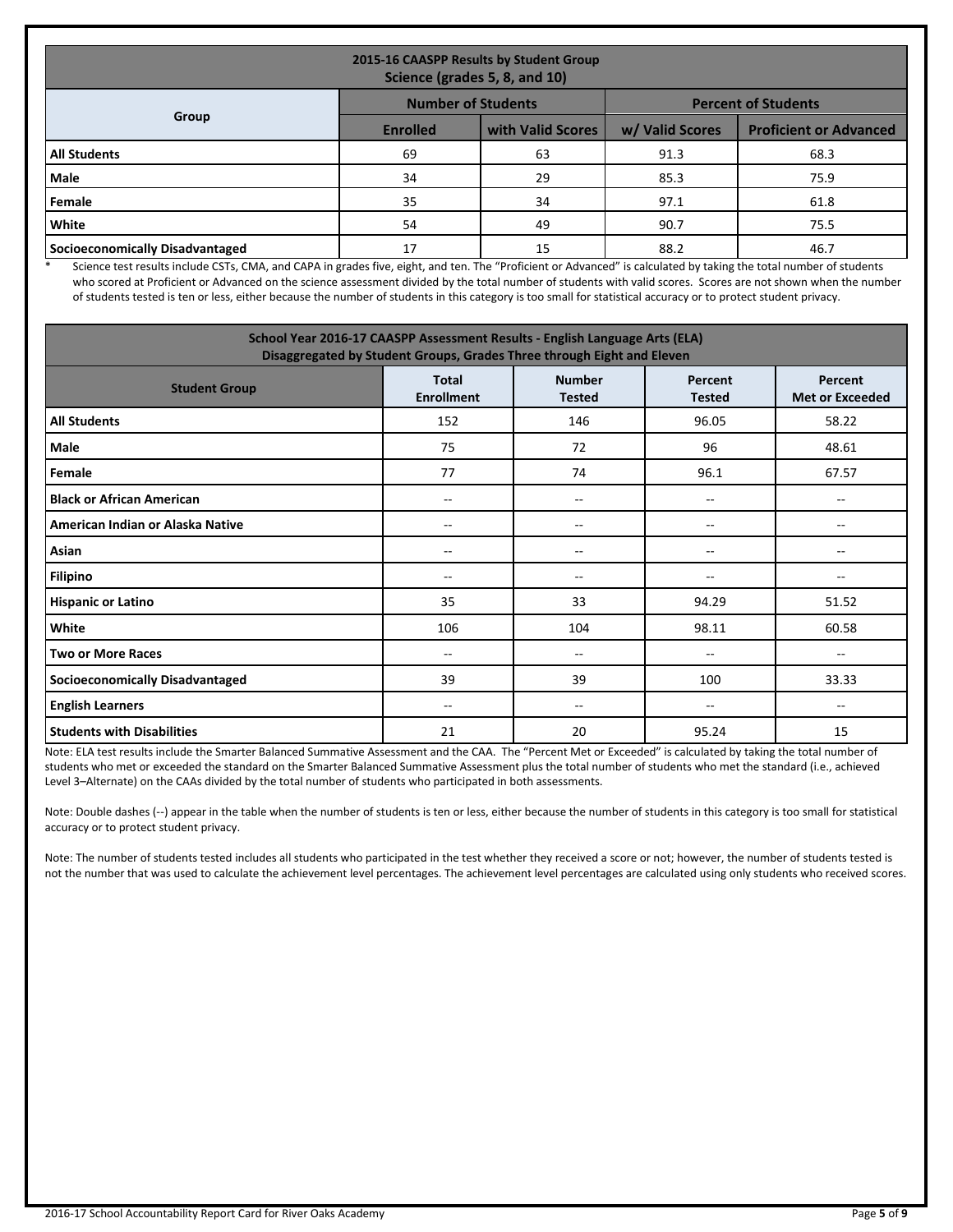| <b>School Year 2016-17 CAASPP Assessment Results - Mathematics</b><br>Disaggregated by Student Groups, Grades Three through Eight and Eleven |                                   |                                |                          |                                   |  |  |
|----------------------------------------------------------------------------------------------------------------------------------------------|-----------------------------------|--------------------------------|--------------------------|-----------------------------------|--|--|
| <b>Student Group</b>                                                                                                                         | <b>Total</b><br><b>Enrollment</b> | <b>Number</b><br><b>Tested</b> | Percent<br><b>Tested</b> | Percent<br><b>Met or Exceeded</b> |  |  |
| <b>All Students</b>                                                                                                                          | 152                               | 146                            | 96.05                    | 34.25                             |  |  |
| <b>Male</b>                                                                                                                                  | 75                                | 72                             | 96                       | 36.11                             |  |  |
| Female                                                                                                                                       | 77                                | 74                             | 96.1                     | 32.43                             |  |  |
| <b>Black or African American</b>                                                                                                             | --                                | --                             | --                       | $- -$                             |  |  |
| American Indian or Alaska Native                                                                                                             | --                                | --                             | --                       | --                                |  |  |
| Asian                                                                                                                                        | $- -$                             | $- -$                          | --                       | $- -$                             |  |  |
| <b>Filipino</b>                                                                                                                              | $-$                               | $-$                            | $-$                      | $-$                               |  |  |
| <b>Hispanic or Latino</b>                                                                                                                    | 35                                | 33                             | 94.29                    | 30.3                              |  |  |
| White                                                                                                                                        | 106                               | 104                            | 98.11                    | 34.62                             |  |  |
| <b>Two or More Races</b>                                                                                                                     | --                                | --                             | --                       | $\overline{\phantom{a}}$          |  |  |
| <b>Socioeconomically Disadvantaged</b>                                                                                                       | 39                                | 39                             | 100                      | 12.82                             |  |  |
| <b>English Learners</b>                                                                                                                      | $- -$                             | --                             | --                       | $\overline{\phantom{a}}$          |  |  |
| <b>Students with Disabilities</b>                                                                                                            | 21                                | 20                             | 95.24                    | 5                                 |  |  |

Note: Mathematics test results include the Smarter Balanced Summative Assessment and the CAA. The "Percent Met or Exceeded" is calculated by taking the total number of students who met or exceeded the standard on the Smarter Balanced Summative Assessment plus the total number of students who met the standard (i.e., achieved Level 3–Alternate) on the CAAs divided by the total number of students who participated in both assessments.

Note: Double dashes (--) appear in the table when the number of students is ten or less, either because the number of students in this category is too small for statistical accuracy or to protect student privacy.

Note: The number of students tested includes all students who participated in the test whether they received a score or not; however, the number of students tested is not the number that was used to calculate the achievement level percentages. The achievement level percentages are calculated using only students who received scores.

#### **C. Engagement**

#### **State Priority: Parental Involvement**

The SARC provides the following information relevant to the State priority: Parental Involvement (Priority 3):

• Efforts the school district makes to seek parent input in making decisions for the school district and each schoolsite.

#### **Opportunities for Parental Involvement (School Year 2017-18)**

Our most significant collaboration, by the very nature of our design, is with our parents, who partner with us to be fully involved in their children's education. ROA offers parents the support and options necessary to teach their children in the ways their children learn best. ROA provides parent workshops, coaching and support by credentialed teachers.

Parents join the PAC (Parent Advisory Committee) and help form the direction of both curricular and extra-curricular activities: field-trips, supplementary curriculum, workshops, park-days, fundraising, and school-wide events.

Parents are invited to give input by participating in surveys, on a variety of panels and committees and by an open door policy. Stakeholders are informed weekly through director's emails, teacher emails and bulletin board updates. ROA also has its own phone application, which is used for a variety of communication with our families. We also have a parent supported yahoo group for parents to share information with each other. Parents join different committees, including the budget committee and other ad hoc committees when needed.

Parents are welcomed and encouraged to give input at a variety of forums. Our parents and students meet with teachers at least monthly or more frequently, during which they can also share any comments and input they may have.

#### **State Priority: School Climate**

The SARC provides the following information relevant to the State priority: School Climate (Priority 6):

- Pupil suspension rates;
- Pupil expulsion rates; and
- Other local measures on the sense of safety.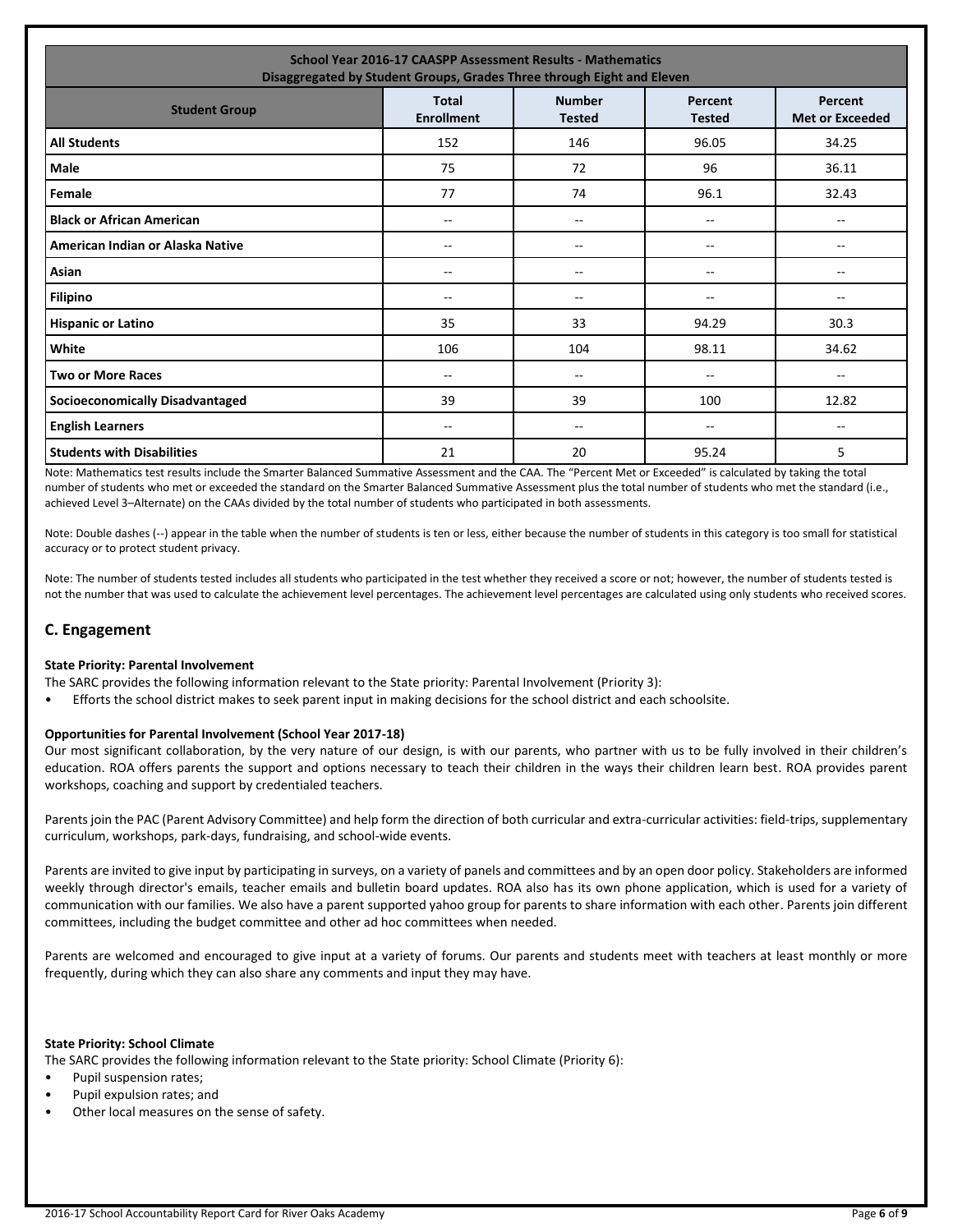#### **School Safety Plan**

River Oaks Academy, a non-classroom based school, has an Emergency Handbook, Policies and Procedures that include at a minimum: Emergency phone numbers, fire drill and earthquake procedures, bomb threats, disaster drill and plan, shooting on campus, hazardous materials spill and after disaster school-wide strategies. Staff is trained in CPR and participates in annual drills, such as fire, and earthquake drills. Staff also participates in active shooter trainings.

We have 0% suspensions and expulsions to report. We also report 100% graduation rate.

| <b>Suspensions and Expulsions</b> |         |         |         |  |  |  |
|-----------------------------------|---------|---------|---------|--|--|--|
| <b>School</b>                     | 2014-15 | 2015-16 | 2016-17 |  |  |  |
| <b>Suspensions Rate</b>           | 0.0     | 0.0     | 0.0     |  |  |  |
| <b>Expulsions Rate</b>            | 0.0     | 0.0     | 0.0     |  |  |  |
| <b>District</b>                   | 2014-15 | 2015-16 | 2016-17 |  |  |  |
| <b>Suspensions Rate</b>           | 3.9     | 2.7     | 4.2     |  |  |  |
| <b>Expulsions Rate</b>            | 0.0     | 0.0     | 0.0     |  |  |  |
| <b>State</b>                      | 2014-15 | 2015-16 | 2016-17 |  |  |  |
| <b>Suspensions Rate</b>           | 3.8     | 3.7     | 3.6     |  |  |  |
| <b>Expulsions Rate</b>            | 0.1     | 0.1     | 0.1     |  |  |  |

## **D. Other SARC Information**

The information in this section is required to be in the SARC but is not included in the state priorities for LCFF.

| 2017-18 Federal Intervention Program                |                 |           |  |  |
|-----------------------------------------------------|-----------------|-----------|--|--|
| Indicator                                           | <b>District</b> |           |  |  |
| <b>Program Improvement Status</b>                   |                 | Not In PI |  |  |
| <b>First Year of Program Improvement</b>            |                 |           |  |  |
| Year in Program Improvement                         |                 |           |  |  |
| Number of Schools Currently in Program Improvement  |                 |           |  |  |
| Percent of Schools Currently in Program Improvement | 100             |           |  |  |

| <b>Academic Counselors and Other Support Staff at this School</b> |              |  |  |  |
|-------------------------------------------------------------------|--------------|--|--|--|
| <b>Number of Full-Time Equivalent (FTE)</b>                       |              |  |  |  |
| <b>Academic Counselor</b>                                         | .6           |  |  |  |
| <b>Counselor (Social/Behavioral or Career Development)</b>        | .4           |  |  |  |
| Library Media Teacher (Librarian)                                 | N/A          |  |  |  |
| Library Media Services Staff (Paraprofessional)                   | N/A          |  |  |  |
| Psychologist                                                      | N/A          |  |  |  |
| <b>Social Worker</b>                                              | N/A          |  |  |  |
| <b>Nurse</b>                                                      | N/A          |  |  |  |
| Speech/Language/Hearing Specialist                                | $\mathbf{A}$ |  |  |  |
| <b>Resource Specialist</b>                                        | .6           |  |  |  |
| Other                                                             | N/A          |  |  |  |
| <b>Average Number of Students per Staff Member</b>                |              |  |  |  |
| <b>Academic Counselor</b>                                         | 80           |  |  |  |

One Full Time Equivalent (FTE) equals one staff member working full time; one FTE could also represent two staff members who each work 50 percent of full time.

| Average Class Size and Class Size Distribution (Secondary) |         |                           |         |                                |                   |         |  |  |                                 |                 |  |
|------------------------------------------------------------|---------|---------------------------|---------|--------------------------------|-------------------|---------|--|--|---------------------------------|-----------------|--|
| <b>Number of Classrooms*</b>                               |         |                           |         |                                |                   |         |  |  |                                 |                 |  |
|                                                            |         | <b>Average Class Size</b> |         | $33+$<br>$1 - 22$<br>$23 - 32$ |                   |         |  |  |                                 |                 |  |
| Subject                                                    | 2014-15 | 2015-16                   | 2016-17 |                                | 2014-15   2015-16 | 2016-17 |  |  | 2014-15 2015-16 2016-17 2014-15 | 2015-16 2016-17 |  |
| <b>English</b>                                             | a       | 9                         |         |                                |                   | 24      |  |  |                                 |                 |  |
| <b>Mathematics</b>                                         |         |                           |         | 14                             | 14                | 27      |  |  |                                 |                 |  |
| <b>Science</b>                                             | h       | 6                         | 4       | 6                              | 6                 |         |  |  |                                 |                 |  |
| <b>Social Science</b>                                      | 4       |                           | ∍       | 12                             | 12                | 20      |  |  |                                 |                 |  |

\* Number of classes indicates how many classrooms fall into each size category (a range of total students per classroom). At the secondary school level, this information is reported by subject area rather than grade level.

#### **Professional Development provided for Teachers**

Staff participates in a variety of conferences and staff development throughout the year and has weekly staff collaboration time scheduled. We encourage staff to attend conferences and professional development in areas of passion and then share their knowledge with the entire staff. We attend regular professional development in the areas of math, ELA, science, technology, social welfare and charter related topics. We also have staff attend meetings related to our career pathway programs.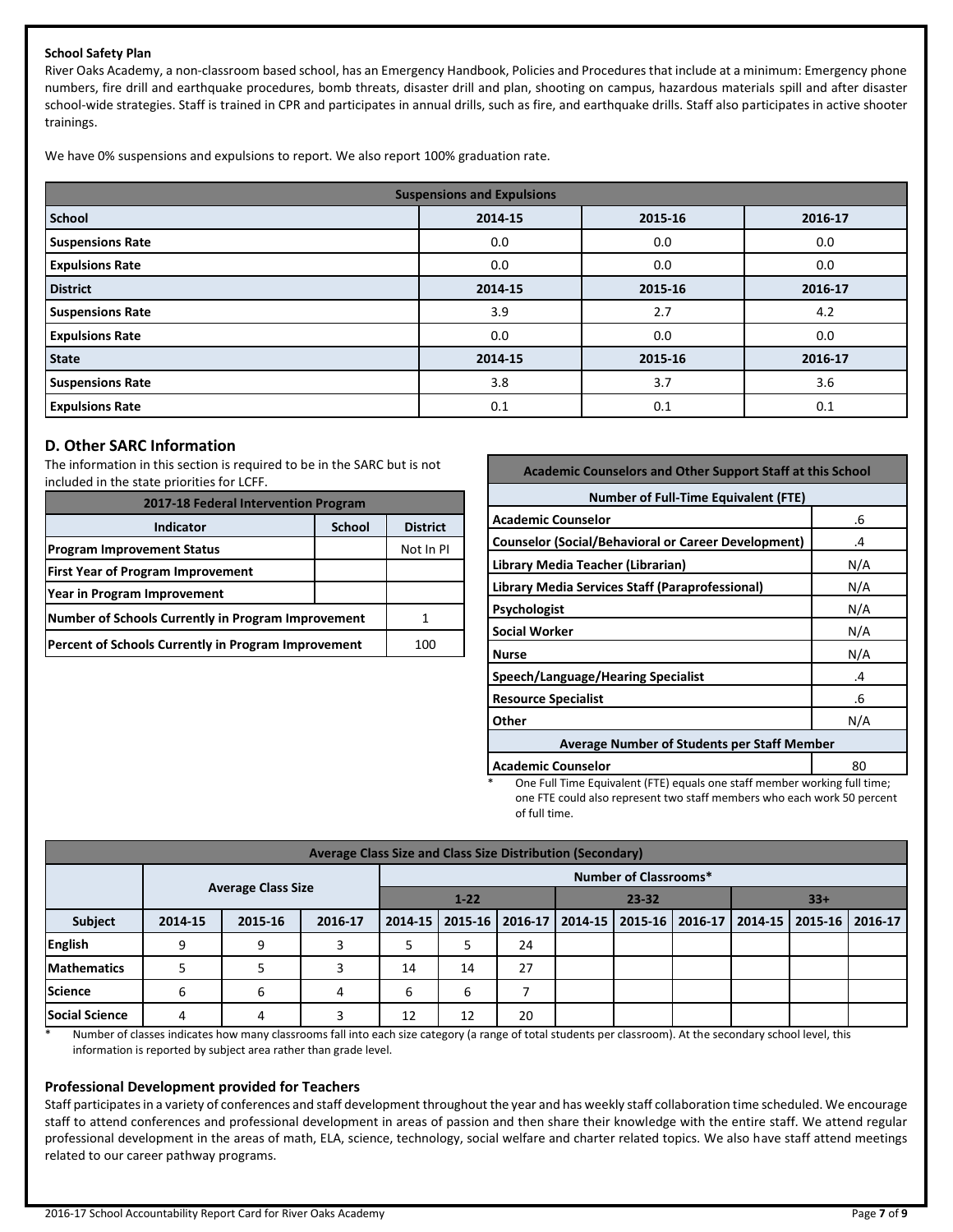| FY 2015-16 Teacher and Administrative Salaries |                           |                                                                  |  |  |  |  |
|------------------------------------------------|---------------------------|------------------------------------------------------------------|--|--|--|--|
| Category                                       | <b>District</b><br>Amount | <b>State Average for</b><br><b>Districts In Same</b><br>Category |  |  |  |  |
| <b>Beginning Teacher Salary</b>                |                           |                                                                  |  |  |  |  |
| <b>Mid-Range Teacher Salary</b>                |                           |                                                                  |  |  |  |  |
| <b>Highest Teacher Salary</b>                  |                           |                                                                  |  |  |  |  |
| <b>Average Principal Salary (ES)</b>           |                           |                                                                  |  |  |  |  |
| <b>Average Principal Salary (MS)</b>           |                           |                                                                  |  |  |  |  |
| <b>Average Principal Salary (HS)</b>           |                           |                                                                  |  |  |  |  |
| <b>Superintendent Salary</b>                   |                           |                                                                  |  |  |  |  |
| <b>Percent of District Budget</b>              |                           |                                                                  |  |  |  |  |
| <b>Teacher Salaries</b>                        | 25.32                     |                                                                  |  |  |  |  |
| <b>Administrative Salaries</b>                 | 6.98                      |                                                                  |  |  |  |  |

\* For detailed information on salaries, see the CDE Certificated Salaries & Benefits webpage a[t www.cde.ca.gov/ds/fd/cs/.](http://www.cde.ca.gov/ds/fd/cs/)

# **Types of Services Funded**

N/A

| <b>Dropout Rate and Graduation Rate (Four-Year Cohort Rate)</b> |         |         |         |  |  |
|-----------------------------------------------------------------|---------|---------|---------|--|--|
| <b>River Oaks Academy</b>                                       | 2013-14 | 2014-15 | 2015-16 |  |  |
| <b>Dropout Rate</b>                                             | O       | O       | O       |  |  |
| <b>Graduation Rate</b>                                          | 50      | 100     | 100     |  |  |
| <b>California</b>                                               | 2013-14 | 2014-15 | 2015-16 |  |  |
| <b>Dropout Rate</b>                                             | 11.5    | 10.7    | 9.7     |  |  |
| <b>Graduation Rate</b>                                          | 80.95   | 82.27   | 83.77   |  |  |

| <b>Career Technical Education Participation</b>                                                                |                                     |  |  |  |
|----------------------------------------------------------------------------------------------------------------|-------------------------------------|--|--|--|
| <b>Measure</b>                                                                                                 | <b>CTE Program</b><br>Participation |  |  |  |
| Number of pupils participating in CTE                                                                          | 20                                  |  |  |  |
| % of pupils completing a CTE program and earning<br>a high school diploma                                      | 20                                  |  |  |  |
| % of CTE courses sequenced or articulated between<br>the school and institutions of postsecondary<br>education | 1                                   |  |  |  |

| <b>Courses for University of California (UC)</b><br>and/or California State University (CSU) Admission |       |  |  |  |
|--------------------------------------------------------------------------------------------------------|-------|--|--|--|
| <b>UC/CSU Course Measure</b><br>Percent                                                                |       |  |  |  |
| 2016-17 Students Enrolled in Courses Required<br>for UC/CSU Admission                                  | 29.84 |  |  |  |
| 2015-16 Graduates Who Completed All Courses<br><b>Required for UC/CSU Admission</b>                    | 12.5  |  |  |  |

\* Where there are student course enrollments.

| FY 2015-16 Expenditures Per Pupil and School Site Teacher Salaries |                                                       |                               |                          |          |  |  |
|--------------------------------------------------------------------|-------------------------------------------------------|-------------------------------|--------------------------|----------|--|--|
|                                                                    |                                                       | <b>Expenditures Per Pupil</b> | Average                  |          |  |  |
| Level                                                              | <b>Total</b>                                          | <b>Restricted</b>             | <b>Teacher</b><br>Salary |          |  |  |
| <b>School Site</b>                                                 | \$8,914                                               | \$1,248                       | \$7,667                  | \$55,114 |  |  |
| <b>District</b>                                                    |                                                       |                               | N/A                      |          |  |  |
| <b>State</b>                                                       | \$6,574                                               |                               |                          |          |  |  |
|                                                                    | Percent Difference: School Site/District              | N/A                           | N/A                      |          |  |  |
|                                                                    | Percent Difference: School Site/ State<br>N/A<br>16.6 |                               |                          |          |  |  |

\* Cells with ♦ do not require data.

| <b>2016-17 Advanced Placement Courses</b> |                                                   |                                                              |  |  |  |
|-------------------------------------------|---------------------------------------------------|--------------------------------------------------------------|--|--|--|
| <b>Subject</b>                            | <b>Number of</b><br><b>AP Courses</b><br>Offered* | <b>Percent of</b><br><b>Students In</b><br><b>AP Courses</b> |  |  |  |
| <b>Computer Science</b>                   |                                                   |                                                              |  |  |  |
| <b>English</b>                            |                                                   |                                                              |  |  |  |
| <b>Fine and Performing Arts</b>           |                                                   |                                                              |  |  |  |
| <b>Foreign Language</b>                   |                                                   |                                                              |  |  |  |
| <b>Mathematics</b>                        |                                                   |                                                              |  |  |  |
| <b>Science</b>                            |                                                   |                                                              |  |  |  |
| <b>Social Science</b>                     |                                                   |                                                              |  |  |  |
| <b>All courses</b>                        |                                                   |                                                              |  |  |  |

| <b>Completion of High School Graduation Requirements</b> |                                 |                 |              |  |  |  |
|----------------------------------------------------------|---------------------------------|-----------------|--------------|--|--|--|
|                                                          | <b>Graduating Class of 2016</b> |                 |              |  |  |  |
| Group                                                    | <b>School</b>                   | <b>District</b> | <b>State</b> |  |  |  |
| <b>All Students</b>                                      | 100                             | 29.57           | 87.11        |  |  |  |
| <b>Black or African American</b>                         | 0                               | 28.57           | 79.19        |  |  |  |
| American Indian or Alaska Native                         | 0                               | 0               | 80.17        |  |  |  |
| Asian                                                    | 0                               | 75              | 94.42        |  |  |  |
| <b>Filipino</b>                                          | 0                               | 0               | 93.76        |  |  |  |
| <b>Hispanic or Latino</b>                                | 0                               | 26.55           | 84.58        |  |  |  |
| <b>Native Hawaiian/Pacific Islander</b>                  | O                               | O               | 86.57        |  |  |  |
| White                                                    | 100                             | 40.74           | 90.99        |  |  |  |
| <b>Two or More Races</b>                                 | 0                               | 16              | 90.59        |  |  |  |
| <b>Socioeconomically Disadvantaged</b>                   | 0                               | 27.08           | 63.9         |  |  |  |
| <b>English Learners</b>                                  | 0                               | 11.36           | 55.44        |  |  |  |
| <b>Students with Disabilities</b>                        | 100                             | 27.89           | 85.45        |  |  |  |
| <b>Foster Youth</b>                                      | O                               | 53.85           | 68.19        |  |  |  |